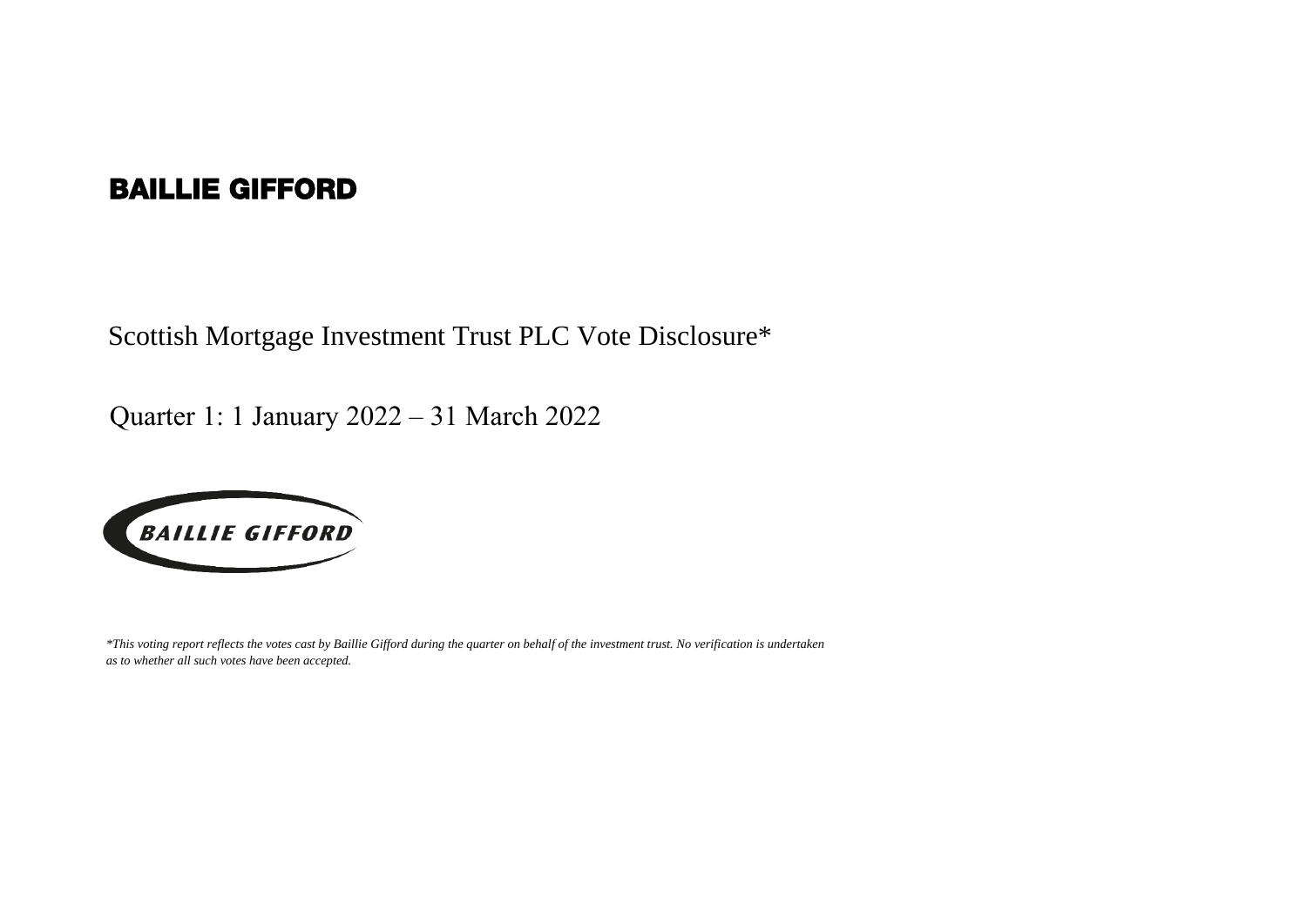## \*\* AGM = Annual General Meeting; EGM = Extraordinary General Meeting; SGM = Special General Meeting; CRT = Court Meeting; OTH = Other Meeting; CLS = Class Meeting

| Company                                          | <b>Meeting Type</b> | Meeting Date Resolution Proposal |                       |                                   | Proposal Type | Vote Cast Reason |                                                                                                         |
|--------------------------------------------------|---------------------|----------------------------------|-----------------------|-----------------------------------|---------------|------------------|---------------------------------------------------------------------------------------------------------|
| Blockchain.com Group Hdgs Inc Series C-1 Pre EGM |                     | 27-Jan-22                        | $\mathbf{1}$          | Waiver of Rights of First Refusal | Management    | For              |                                                                                                         |
| Blockchain.com Group Hdgs Inc Series C-1 Pre EGM |                     | 24-Feb-22                        | $\overline{1}$        | Financing Round                   | Management    | No Vote          | We did not purchase the full allocation as<br>we wish to increase our holding by another<br>set amount. |
| Blockchain.com Group Hdgs Inc Series C-1 Pre EGM |                     | 24-Feb-22                        | $\overline{2}$        | <b>Financing Round</b>            | Management    | For              |                                                                                                         |
| Blockchain.com Group Hdgs Inc Series C-1 Pre EGM |                     | 24-Feb-22                        | 3                     | Waiver of Rights of First Refusal | Management    | No Vote          | We did not waive our rights as we wish to<br>participate in the financing round.                        |
| Blockchain.com Group Hdgs Inc Series D Pref. EGM |                     | 31-Mar-22                        | $\mathbf{1}$          | <b>Incentive Plan</b>             | Management    | For              |                                                                                                         |
| Blockstream Corporation Inc Series B-1 Pref.     | EGM                 | 26-Jan-22                        | $\mathbf{1}$          | <b>Annual Report</b>              | Management    | For              |                                                                                                         |
| Blockstream Corporation Inc Series B-1 Pref.     | EGM                 | 26-Jan-22                        | $\overline{2}$        | Elect Director(s)                 | Management    | For              |                                                                                                         |
| Blockstream Corporation Inc Series B-1 Pref.     | EGM                 | 26-Jan-22                        | 3                     | Appoint/Pay Auditors              | Management    | For              |                                                                                                         |
| Blockstream Corporation Inc Series B-1 Pref.     | <b>EGM</b>          | 26-Jan-22                        | 4                     | <b>Routine Business</b>           | Management    | For              |                                                                                                         |
| Carbon Inc Series D Pref.                        | <b>EGM</b>          | 14-Feb-22                        | $\mathbf{1}$          | Approval of Agreements/Consents   | Management    | For              |                                                                                                         |
| Carbon Inc Series D Pref.                        | <b>EGM</b>          | 14-Feb-22                        | $\overline{2}$        | Approval of Agreements/Consents   | Management    | For              |                                                                                                         |
| Carbon Inc Series E Pref.                        | <b>EGM</b>          | 14-Feb-22                        | $\mathbf{1}$          | Approval of Agreements/Consents   | Management    | For              |                                                                                                         |
| Carbon Inc Series E Pref.                        | <b>EGM</b>          | 14-Feb-22                        | $\overline{2}$        | Approval of Agreements/Consents   | Management    | For              |                                                                                                         |
| Essence Healthcare Series 3 Pref.                | <b>EGM</b>          | $11$ -Jan- $22$                  | $\mathbf{1}$          | <b>Incentive Plan</b>             | Management    | For              |                                                                                                         |
| Essence Healthcare Series 3 Pref.                | <b>EGM</b>          | $11$ -Jan-22                     | $\mathbf{2}^{\prime}$ | Amendment of Share Capital        | Management    | For              |                                                                                                         |
| Jiangxiaobai Holdigs Ltd Series C Pref.          | <b>EGM</b>          | 12-Jan-22                        | $\mathbf{1}$          | Other                             | Management    | For              |                                                                                                         |
| Jiangxiaobai Holdigs Ltd Series C Pref.          | <b>EGM</b>          | 12-Jan-22                        | $\overline{2}$        | Articles of Association           | Management    | For              |                                                                                                         |
| Jiangxiaobai Holdigs Ltd Series C Pref.          | <b>EGM</b>          | 12-Jan-22                        | 3                     | Amendment of Share Capital        | Management    | For              |                                                                                                         |
| Jiangxiaobai Holdigs Ltd Series C Pref.          | EGM                 | 12-Jan-22                        | $\overline{4}$        | <b>Director Related</b>           | Management    | For              |                                                                                                         |
| Jiangxiaobai Holdigs Ltd Series C Pref.          | <b>EGM</b>          | 12-Jan-22                        | 5                     | Elect Director(s)                 | Management    | For              |                                                                                                         |
| Jiangxiaobai Holdigs Ltd Series C Pref.          | <b>EGM</b>          | 12-Jan-22                        | 6                     | Waiver of Rights of First Refusal | Management    | For              |                                                                                                         |
| Jiangxiaobai Holdigs Ltd Series C Pref.          | EGM                 | 12-Jan-22                        | $\overline{7}$        | Discharge of Board                | Management    | For              |                                                                                                         |
| Tempus Labs, Inc. Series E Pref.                 | <b>EGM</b>          | 15-Feb-22                        | $\mathbf{1}$          | Approval of Agreements/Consents   | Management    | For              |                                                                                                         |
| Tempus Labs, Inc. Series F Pref.                 | <b>EGM</b>          | 15-Feb-22                        | $\mathbf{1}$          | Approval of Agreements/Consents   | Management    | For              |                                                                                                         |
| Tempus Labs, Inc. Series G Pref.                 | <b>EGM</b>          | 15-Feb-22                        | $\mathbf{1}$          | Approval of Agreements/Consents   | Management    | For              |                                                                                                         |
| Tempus Labs, Inc. Series G-2 Pref.               | EGM                 | 15-Feb-22                        | $\mathbf{1}$          | Approval of Agreements/Consents   | Management    | For              |                                                                                                         |
| Thumbtack Inc Class A Common                     | <b>EGM</b>          | 01-Feb-22                        | $\mathbf{1}$          | <b>Employee Equity Plan</b>       | Management    | For              |                                                                                                         |
| Thumbtack Inc Series A Pref.                     | <b>EGM</b>          | 01-Feb-22                        | $\mathbf{1}$          | Employee Equity Plan              | Management    | For              |                                                                                                         |
| Thumbtack Inc Series B Pref.                     | <b>EGM</b>          | 01-Feb-22                        | $\mathbf{1}$          | <b>Employee Equity Plan</b>       | Management    | For              |                                                                                                         |
| Thumbtack Inc Series C Pref.                     | <b>EGM</b>          | 01-Feb-22                        | $\mathbf{1}$          | <b>Employee Equity Plan</b>       | Management    | For              |                                                                                                         |
| Thumbtack Inc Series G Pref.                     | <b>EGM</b>          | 01-Feb-22                        | $\mathbf{1}$          | <b>Employee Equity Plan</b>       | Management    | For              |                                                                                                         |
| Thumbtack Inc Series H Pref.                     | <b>EGM</b>          | 01-Feb-22                        | $\mathbf{1}$          | <b>Employee Equity Plan</b>       | Management    | For              |                                                                                                         |
| Thumbtack Inc Series I Pref.                     | <b>EGM</b>          | 01-Feb-22                        | $\mathbf{1}$          | <b>Employee Equity Plan</b>       | Management    | For              |                                                                                                         |